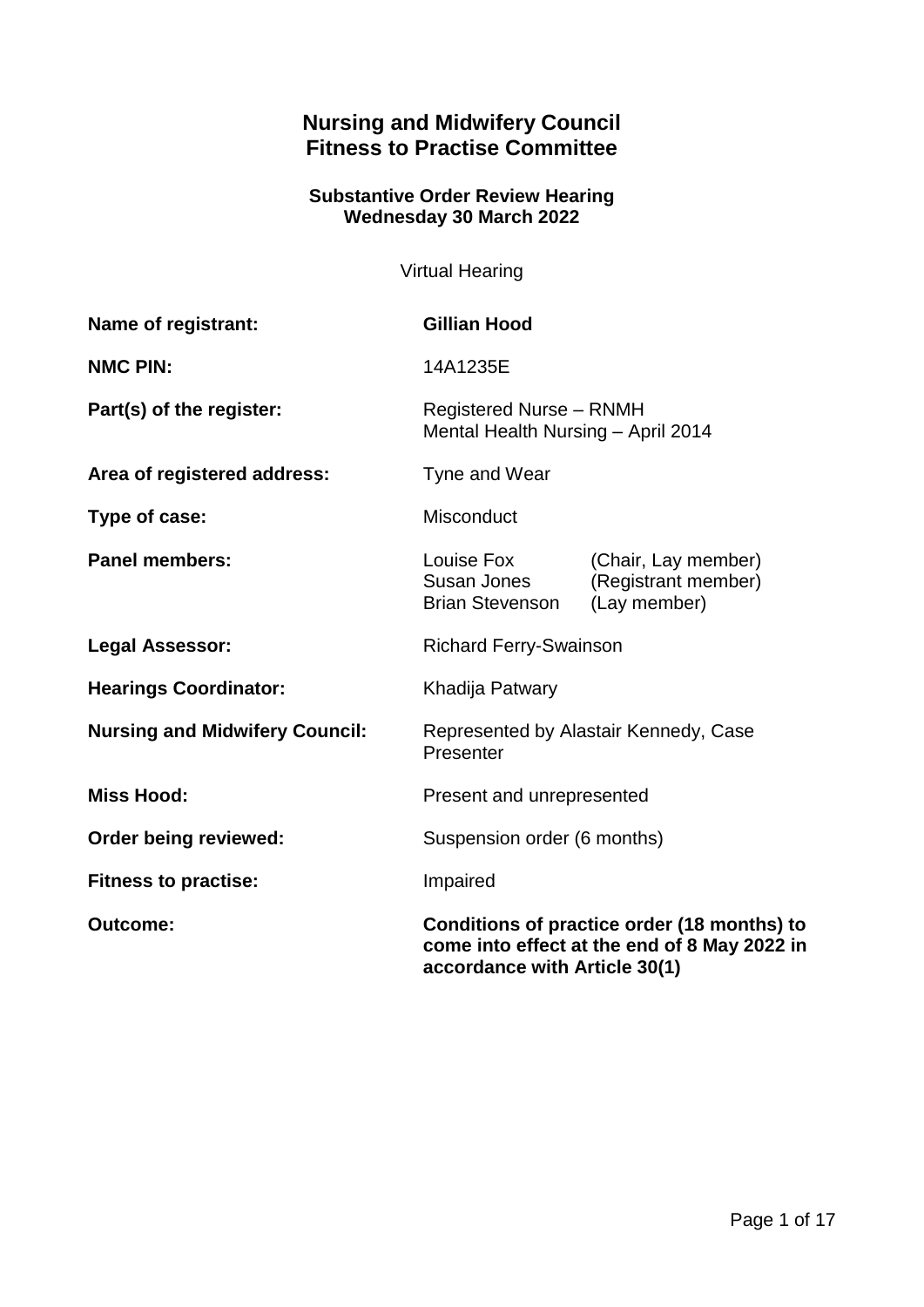## **Decision and reasons on review of the substantive order**

The panel decided to replace the current suspension order with a conditions of practice order.

This order will come into effect at the end of 8 May 2022 in accordance with Article 30(1) of the 'Nursing and Midwifery Order 2001' (the Order).

This is the first review of a substantive suspension order originally imposed for a period of six months by a Fitness to Practise Committee panel on 8 October 2021.

The panel is reviewing the order pursuant to Article 30(1) of the Order.

The charges found proved which resulted in the imposition of the substantive order were as follows:

*'That you, a registered nurse:*

- 1. On or around 18 February 2017 shouted at Service User 2 **[PROVED]**
- *2. On or around 23 September 2017 in relation to Patient 1:*
	- *a. Said "you will pick it up" or words to that effect; [PROVED]*
	- *b. Took items from the sink and banged them down on the bench; [PROVED]*
	- *c. Snatched items from Patient 1; [PROVED]*
	- *d. …[NOT PROVED]*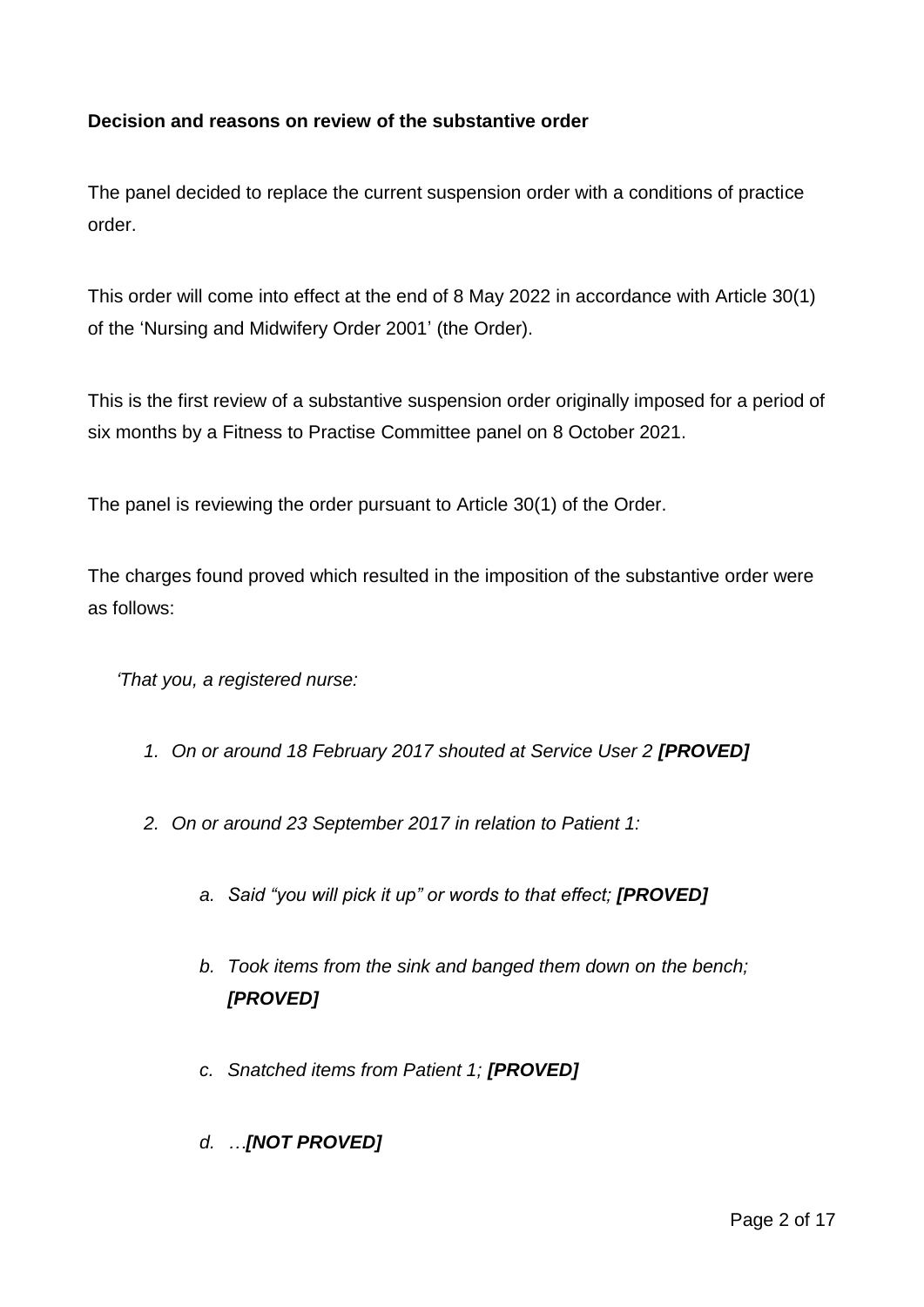- *e. Stopped Patient 1 from leaving the area by:* 
	- *i. holding her arm; [PROVED]*
	- *ii. standing in her way; [PROVED]*
- *f. Said to other patients "see, she [Patient 1] is only doing this due to her mum not ringing," or words to that effect. [PROVED]*

*AND in light of the above, your fitness to practise is impaired by reason of your misconduct.'*

The original panel determined the following with regard to impairment:

*'The panel next went on to decide if as a result of the misconduct, Miss Hood's fitness to practise is currently impaired.*

*Nurses occupy a position of privilege and trust in society and are expected at all times to be professional. Patients and their families must be able to trust nurses with their lives and the lives of their loved ones. They must make sure that their conduct at all times justifies both their patients' and the public's trust in the profession.*

*In this regard the panel considered the judgment of Mrs Justice Cox in the case of CHRE v NMC and Grant in reaching its decision. In paragraph 74, she said:*

*'In determining whether a practitioner's fitness to practise is impaired by reason of misconduct, the relevant panel should generally consider not only whether the practitioner continues to present a risk to members of the public in his or her current role, but also whether the need to uphold proper professional standards and public*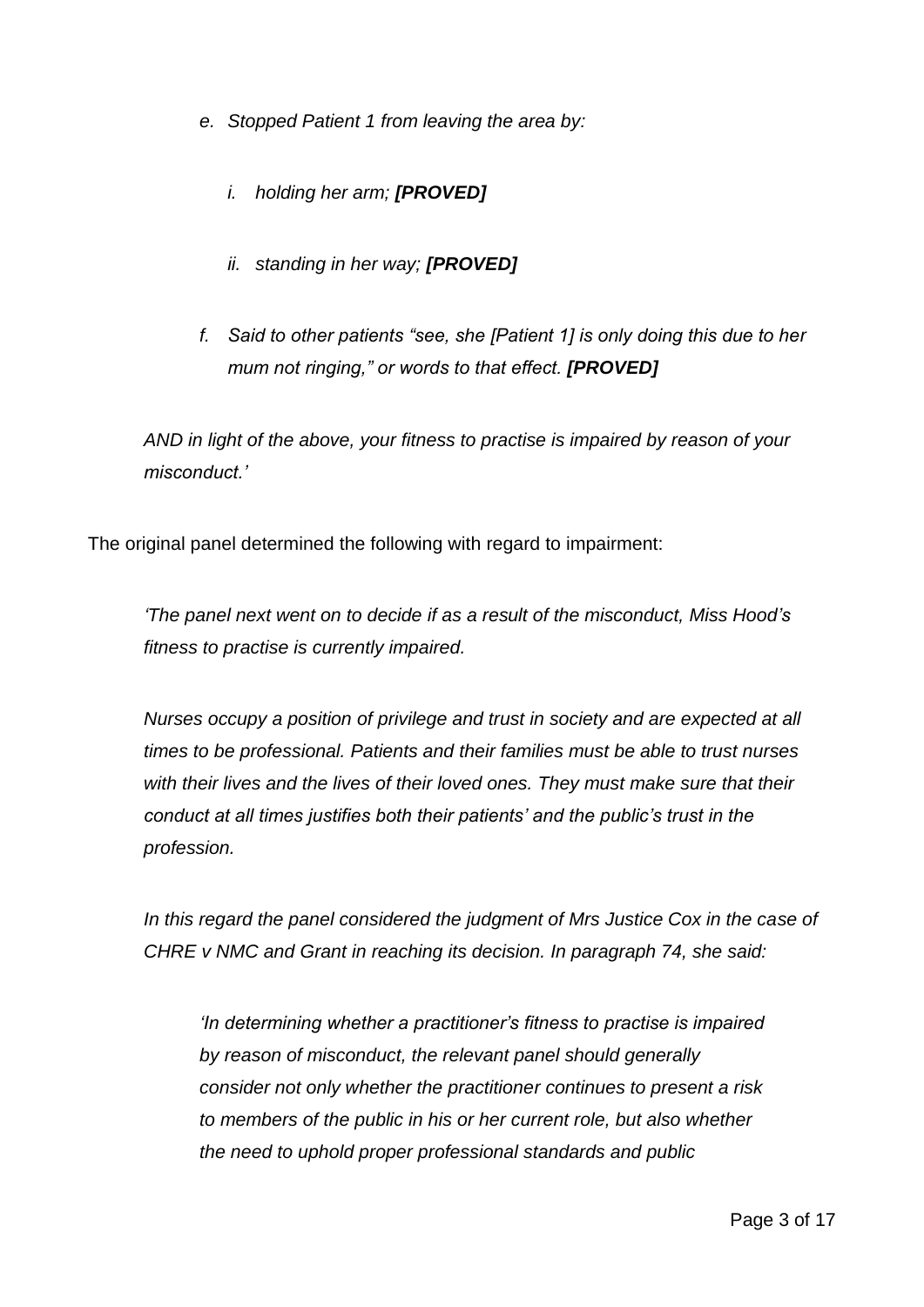*confidence in the profession would be undermined if a finding of impairment were not made in the particular circumstances.'*

*In paragraph 76, Mrs Justice Cox referred to Dame Janet Smith's "test" which reads as follows:*

*'Do our findings of fact in respect of the doctor's misconduct, deficient professional performance, adverse health, conviction, caution or determination show that his/her fitness to practise is impaired in the sense that s/he:*

- *a) has in the past acted and/or is liable in the future to act so as to put a patient or patients at unwarranted risk of harm; and/or*
- *b) has in the past brought and/or is liable in the future to bring the medical profession into disrepute; and/or*
- *c) has in the past breached and/or is liable in the future to breach one of the fundamental tenets of the medical profession;*
- *d) [...]'*

*The panel determined that the first three limbs of the Grant test to be engaged in this case, both in the past and in the future.* 

*The panel found that Patient 1 and Service User 2 were put at risk of harm and were caused emotional distress and harm as a result of Miss Hood's misconduct. The panel considered that the patients involved in these incidents were alarmed and distressed by Miss Hood's conduct as were the patients who observed Miss*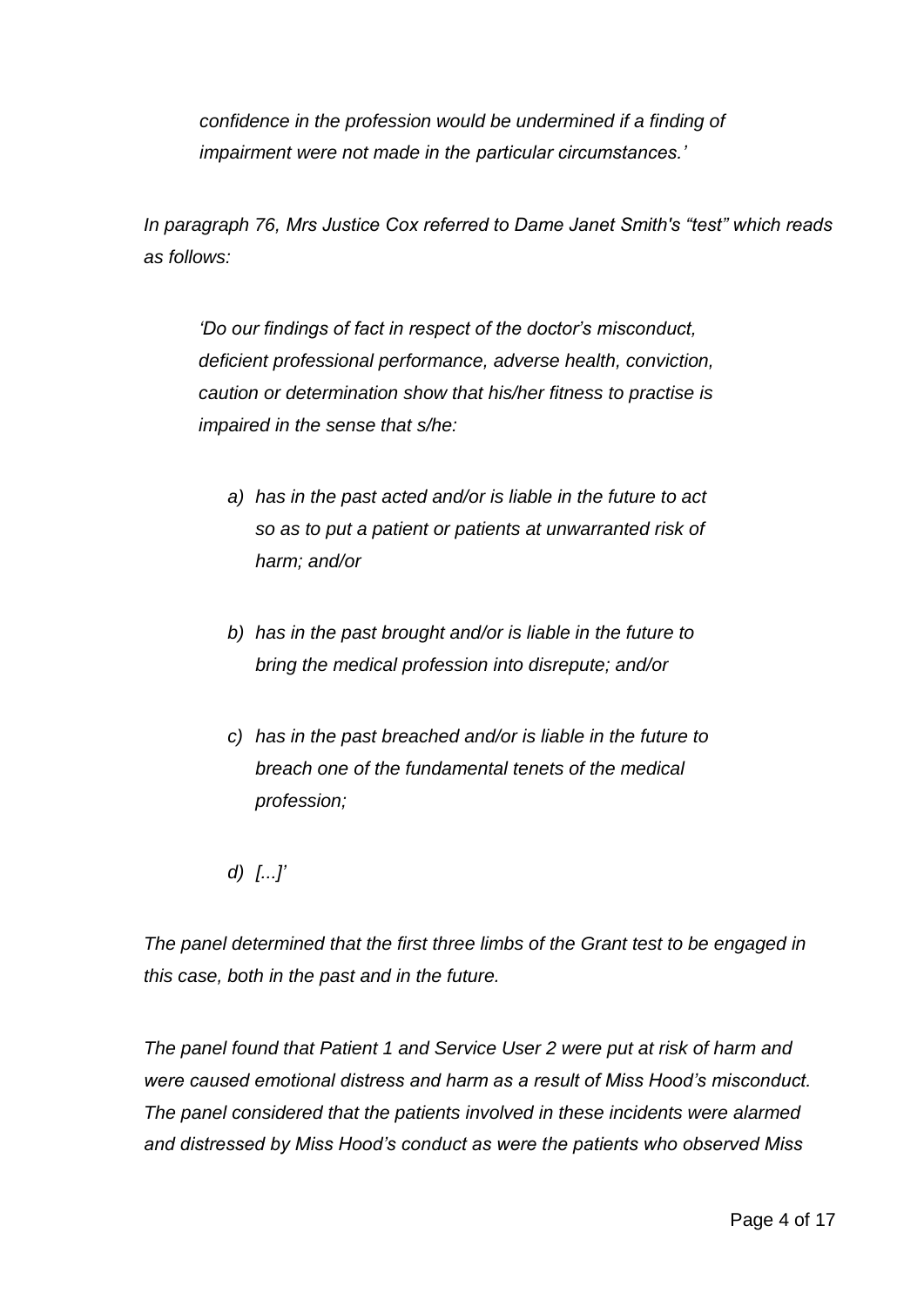*Hood's behaviour in these incidents. The panel was of the view that there is a high risk of harm to patients if this conduct is repeated in Miss Hood's nursing practice.*

*The panel were of the view Miss Hood's misconduct had brought the reputation of the nursing profession into disrepute. It noted that Miss Hood's conduct fell seriously below the standard expected of a nurse and the panel determined that Miss Hood abused the trust which her patients placed in her. The panel also concluded that any repetition of this conduct would further damage the reputation of the profession in the future.* 

*The panel were of the view that nurses are expected to be kind, caring and compassionate in the care of their patients. It noted that nurses should treat people with dignity and respect. The panel considered that Miss Hood demonstrated an inability to meet these standards and failed to demonstrate the fundamental tenet of therapeutic and effective communication with these patients in order to respond to their needs.* 

*Regarding insight, the panel considered the oral evidence of Witness 2 who stated, "I never felt that Gill demonstrated empathy or remorse with that specific patient". The panel were of the view that Miss Hood has demonstrated very limited insight locally where she admitted that her behaviour was not appropriate when challenged by her supervisor. It determined that Miss Hood struggled to comprehend the needs of Patient 1 and Service User 2 or demonstrate any empathy toward them. The panel considered that Miss Hood has not demonstrated an understanding of how her actions impacted Patient 1 and Service User 2, or those who observed her actions. The panel noted that Miss Hood has not demonstrated an understanding of why her conduct was wrong and how this has impacted negatively on the reputation of the nursing profession. The panel considered the oral evidence of Witness 1 and Witness 3 who stated that Miss Hood did not apologise to the patients involved in these incidents for her misconduct. The panel also considered that it did not have any information of how Miss Hood would handle the situation differently in the future.*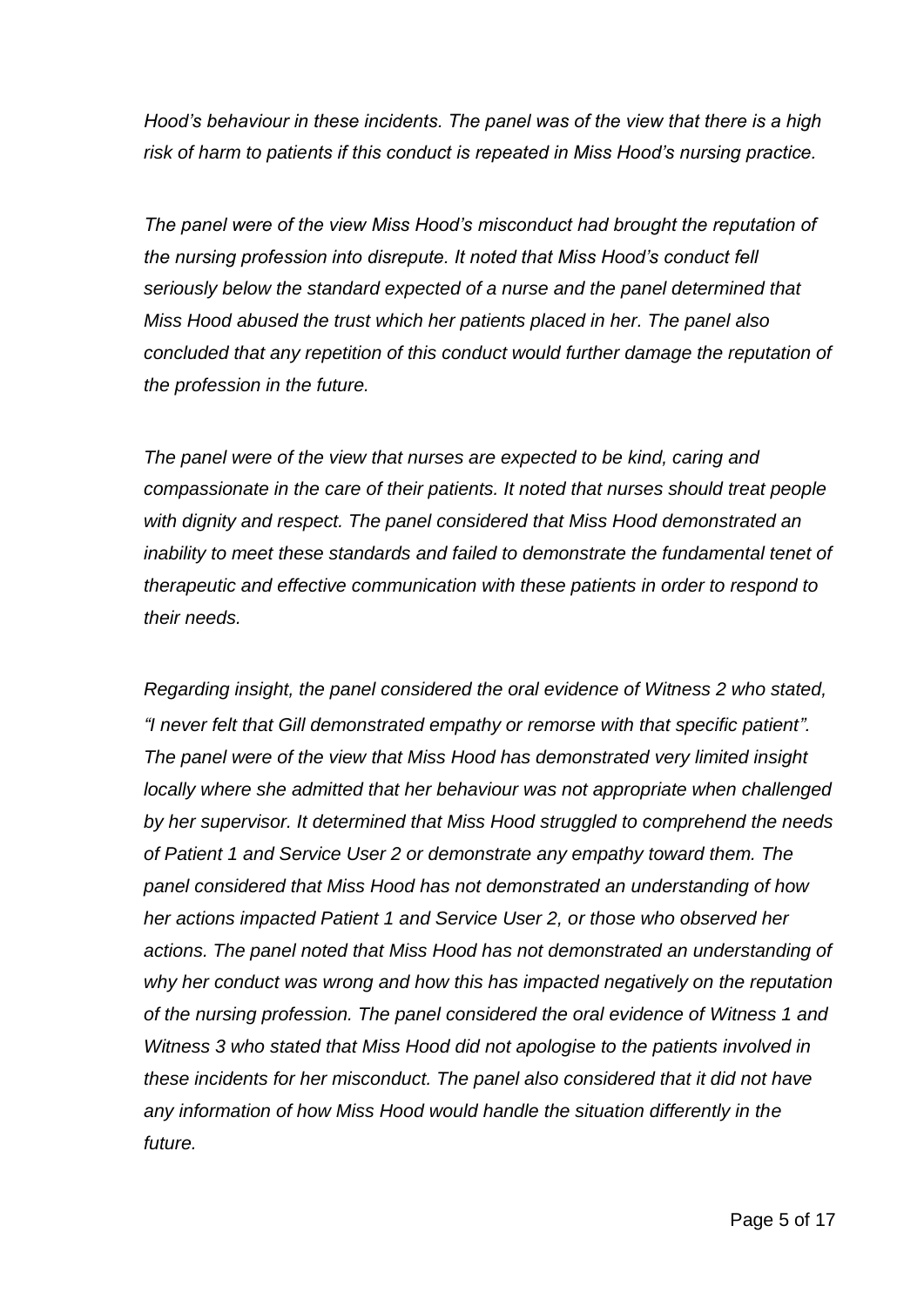*The panel was satisfied that the misconduct in this case is capable of remediation. However, the panel had no evidence before it to determine whether or not Miss Hood has remedied her practice. The panel took into account that Miss Hood had not successfully completed her personal development plan whilst employed at the Trust and has not worked as a nurse for a number of years. It noted that Miss Hood has not provided an explanation for her conduct in relation to these incidents. The panel were of the view that Miss Hood could have provided a reflective piece to provide context of what happened and she could have attended relevant courses which include developing communication skills, conflict resolution and stress management.* 

*The panel is of the view that there is a risk of repetition. This risk is compounded by the evidence that performance management interventions by the Trust on Miss Hood's nursing practise had been unsuccessful so far in preventing these incidents. The panel took into consideration Miss Hood's lack of insight and her overall failure to improve her nursing practise through the completion of her personal development plan and ongoing preceptorship status. The panel therefore decided that a finding of impairment is necessary on the grounds of public protection.*

*The panel bore in mind that the overarching objectives of the NMC; to protect, promote and maintain the health, safety, and well-being of the public and patients, and to uphold and protect the wider public interest. This includes promoting and maintaining public confidence in the nursing and midwifery professions and upholding the proper professional standards for members of those professions. The panel determined that a finding of impairment on public interest grounds is required because Miss Hood's conduct caused harm to vulnerable patients and an informed member of the public would be concerned to learn that a nurse was unable to provide care for patients without causing emotional distress or harm whilst in their care.*

*In addition, the panel concluded that public confidence in the profession would be undermined if a finding of impairment were not made in this case and therefore also finds Miss Hood's fitness to practise impaired on the grounds of public interest.*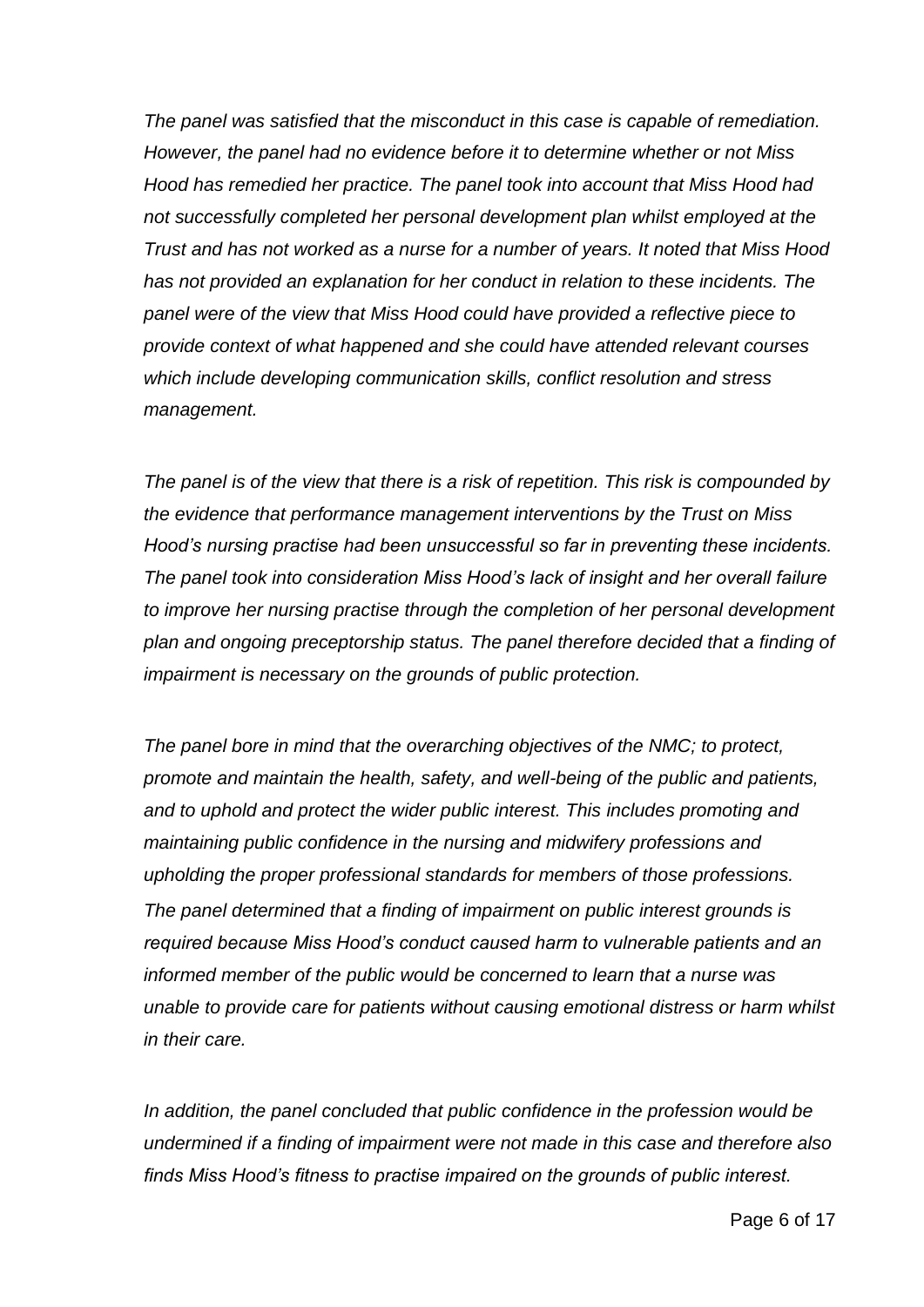*Having regard to all of the above, the panel was satisfied that Miss Hood's fitness to practise is currently impaired.'*

The original panel determined the following with regard to sanction:

*'Having found Miss Hood's fitness to practise currently impaired, the panel went on to consider what sanction, if any, it should impose in this case. The panel has borne in mind that any sanction imposed must be appropriate and proportionate and, although not intended to be punitive in its effect, may have such consequences. The panel had careful regard to the SG. The decision on sanction is a matter for the panel independently exercising its own judgement.*

*The panel took into account the following aggravating features:*

- *Misconduct related to vulnerable patients*
- *Patients caused distress*
- *Continued lack of insight*
- *Repeated behaviours despite supported interventions*
- *No evidence of remediation*
- *Previous disciplinary history*

*The panel were unable to identify any mitigating features.* 

*The panel first considered whether to take no action but concluded that this would*  be inappropriate in view of the seriousness of the case. The panel decided that it *would be neither proportionate nor in the public interest to take no further action and this would be insufficient to protect the public.* 

*It then considered the imposition of a caution order but again determined that, due to the seriousness of the case, the risk of repetition and the public protection issues*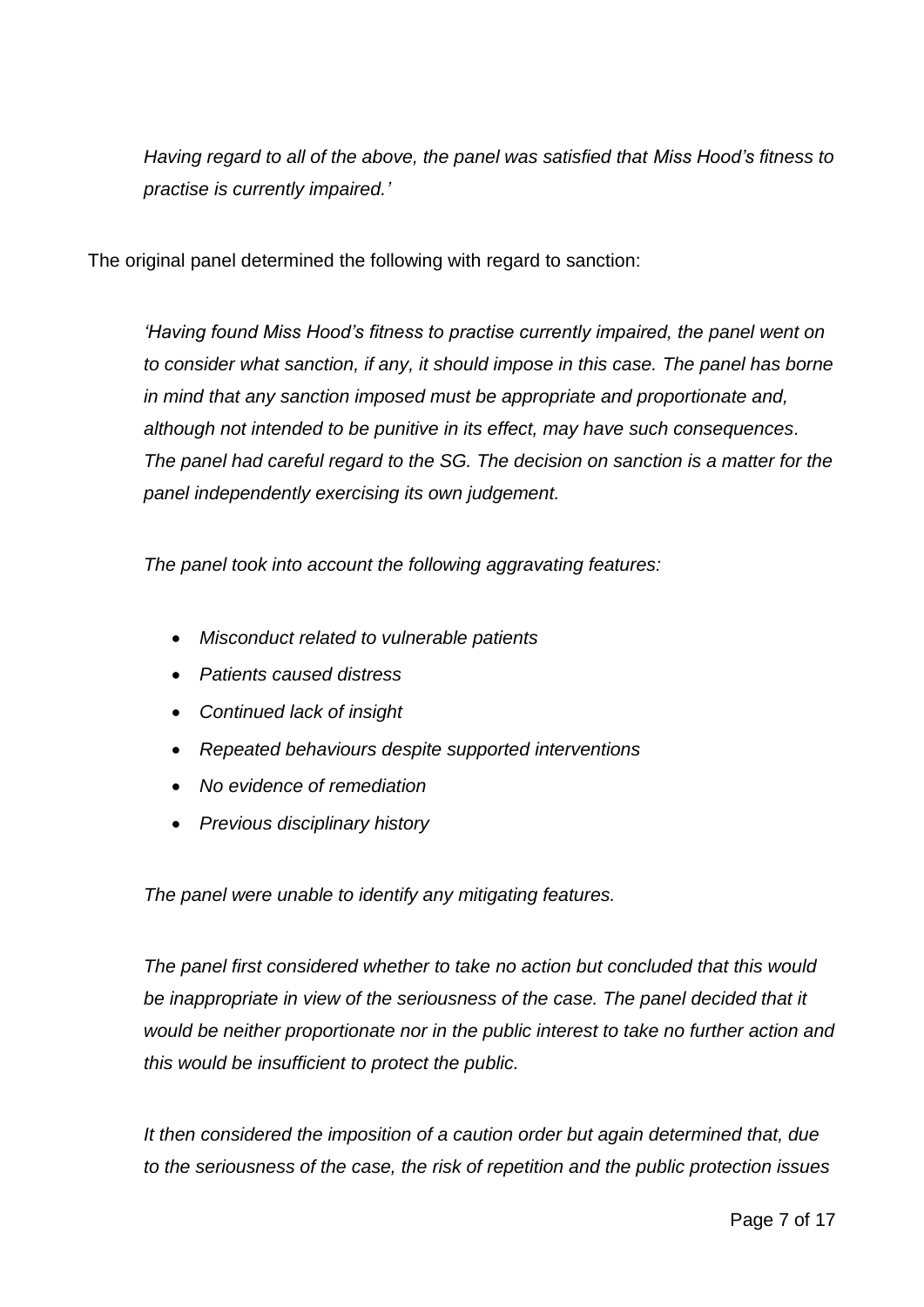*identified, an order that does not restrict Miss Hood's practice would not be appropriate in the circumstances. The SG states that a caution order may be appropriate where 'the case is at the lower end of the spectrum of impaired fitness to practise and the panel wishes to mark that the behaviour was unacceptable and must not happen again.' The panel considered that Miss Hood's misconduct was not at the lower end of the spectrum and that a caution order would be inappropriate in view of the issues identified. The panel decided that it would be neither proportionate nor in the public interest to impose a caution order and this would be insufficient to protect the public.*

*The panel next considered whether placing conditions of practice on Miss Hood's registration would be a sufficient and appropriate response. The panel is mindful that any conditions imposed must be proportionate, measurable and workable. The panel took into account the SG, in particular:*

- *No evidence of harmful deep-seated personality or attitudinal problems;*
- *Identifiable areas of the nurse or midwife's practice in need of assessment and/or retraining;*
- *No evidence of general incompetence;*
- *Patients will not be put in danger either directly or indirectly as a result of the conditions;*
- *The conditions will protect patients during the period they are in force; and*
- *Conditions can be created that can be monitored and assessed.*

*The panel is of the view that there could be practical or workable conditions that could be formulated, given the nature of the charges in this case. However, the panel determined that it had no information from Miss Hood of her current employment status and whether she would engage with any conditions imposed. The panel concluded that there are currently no workable conditions which could be formulated to allow Miss Hood to continue her nursing practise.*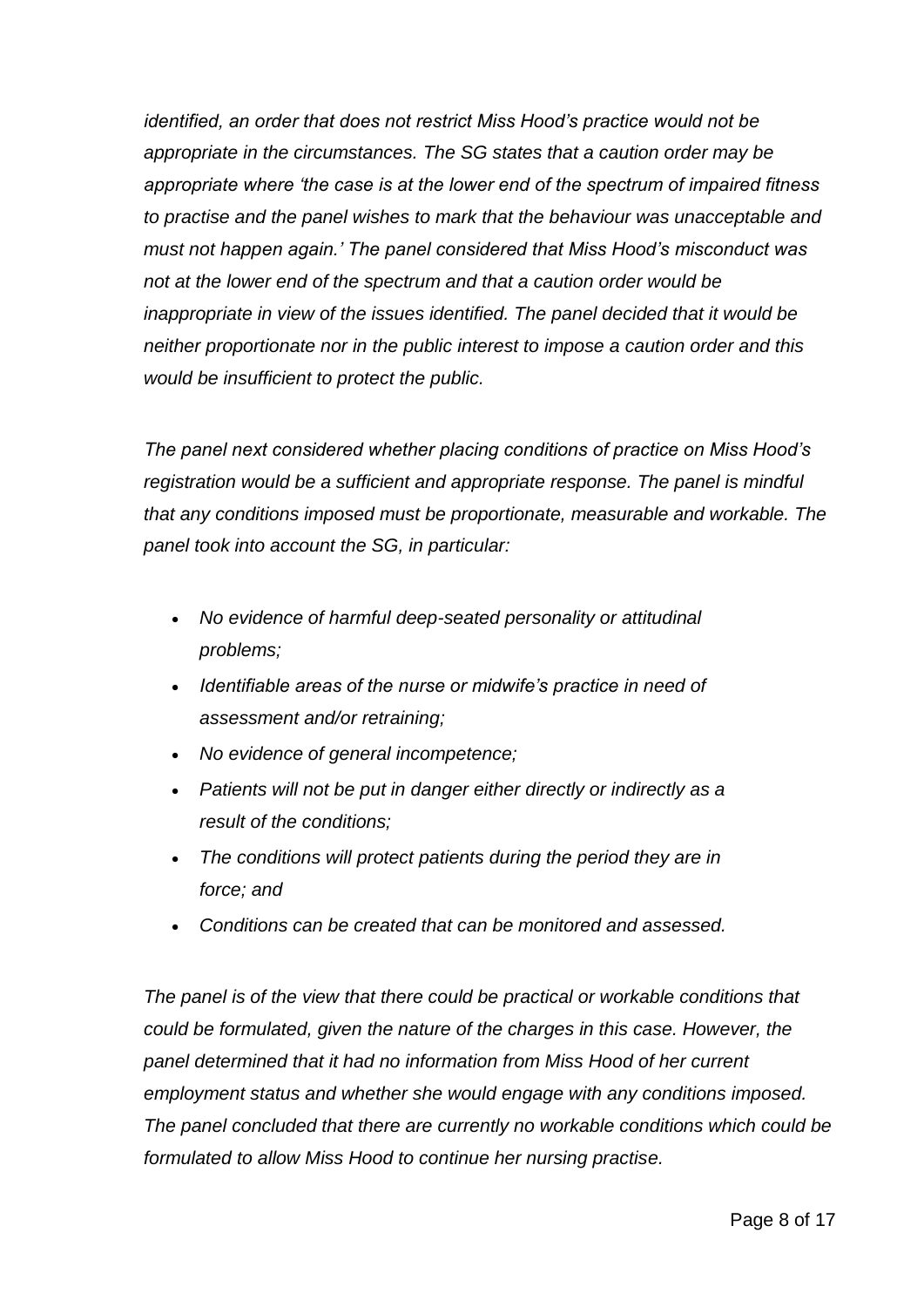*Furthermore, the panel concluded that the placing of conditions on Miss Hood's registration in the current circumstances would not adequately address the seriousness of this case.*

*The panel then went on to consider whether a suspension order would be an appropriate sanction. The SG states that a suspension order may be appropriate where some of the following factors are apparent:* 

- *No evidence of harmful deep-seated personality or attitudinal problems;*
- *No evidence of repetition of behaviour since the incident;*

*It did go on to consider whether a striking-off order would be proportionate. The panel took note of the following paragraphs of the SG:*

- *Do the regulatory concerns about the nurse or midwife raise fundamental questions about their professionalism?*
- *Can public confidence in nurses and midwives be maintained if the nurse or midwife is not removed from the register?*
- *Is striking-off the only sanction which will be sufficient to protect patients, members of the public, or maintain professional standards?*

*The panel considered that whilst Miss Hood's conduct did raise questions about her professionalism, public confidence could be maintained by temporarily removing Miss Hood from the register. It noted that Miss Hood's conduct with patients had not escalated during her care of them and it was satisfied that a striking off order was not the only sanction which would protect patients, members of the public, and maintain professional standards. The panel took account of all the information before it and concluded that imposing a striking off order would be disproportionate.*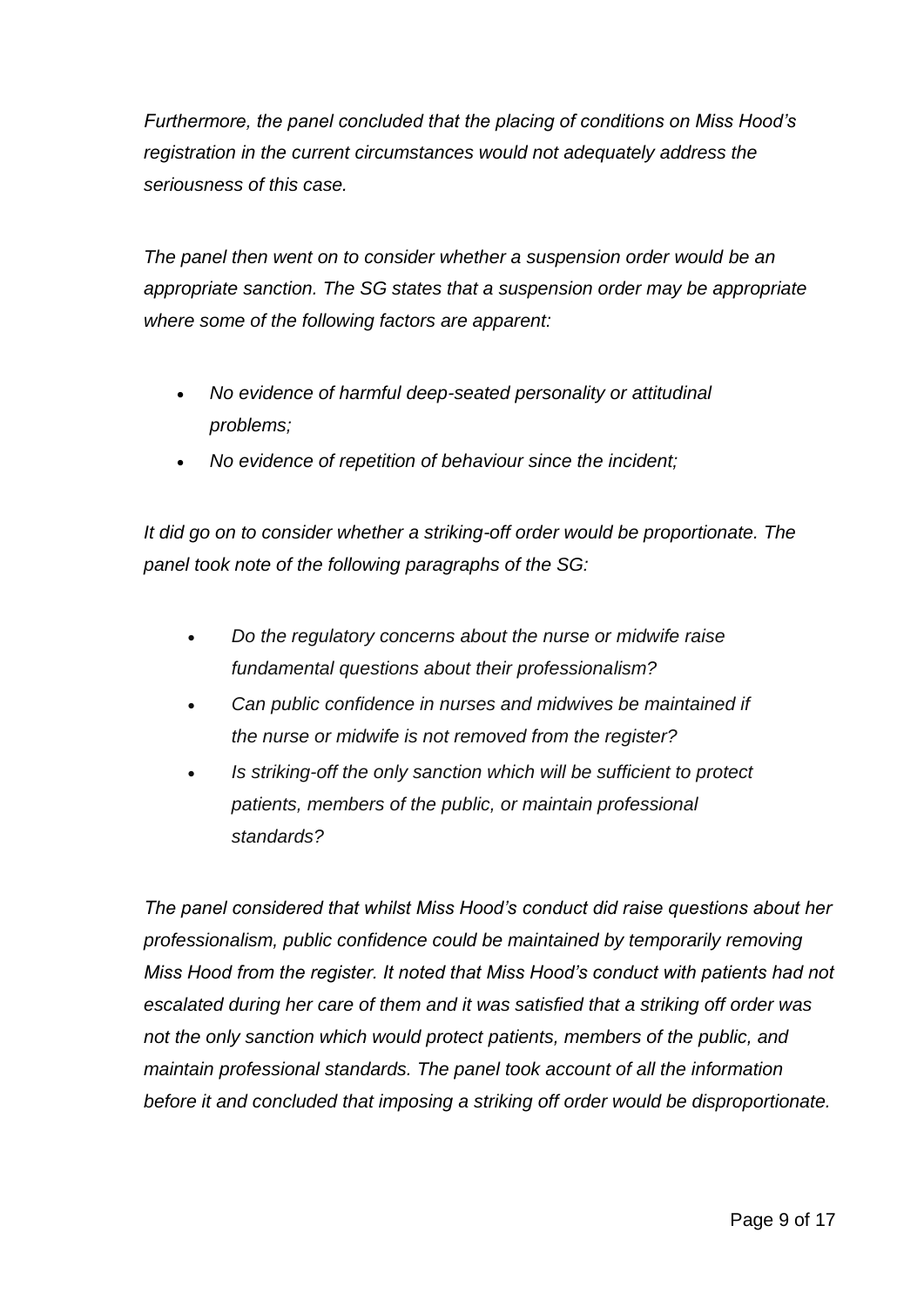*The panel took into consideration that although Miss Hood's conduct was not limited to a single event, her conduct was of a similar nature in both incidents. The panel concluded that Miss Hood's misconduct demonstrates an area of poor practice but that there was no evidence of harmful and deep-seated attitudinal concerns. The panel was satisfied that in this case, the misconduct found proved was not fundamentally incompatible with remaining on the register and determined that a suspension order would mark the seriousness of Miss Hood's misconduct. Whilst the panel acknowledges that a suspension may have a punitive effect, it would be unduly punitive in Miss Hood's case to impose a striking-off order. Balancing all of these factors the panel has concluded that a suspension order would be the appropriate and proportionate sanction to protect the public and meet the public interest.* 

*The panel noted the hardship such an order will inevitably cause Miss Hood. However this is outweighed by the public interest in this case.*

*The panel considered that this order is necessary to mark the importance of maintaining public confidence in the profession, and to send to the public and the profession a clear message about the standard of behaviour required of a registered nurse.*

*The panel determined that a suspension order for a period of 6 months was appropriate in this case to mark the seriousness of the misconduct. The panel considered that this would provide Miss Hood with sufficient time to reflect on*  whether she will engage with the NMC to provide insight and remediation in relation *to her misconduct.*

*At the end of the period of suspension, another panel will review the order. At the review hearing the panel may revoke the order, or it may confirm the order, or it may replace the order with another order.* 

*Any future panel reviewing this case would be assisted by:*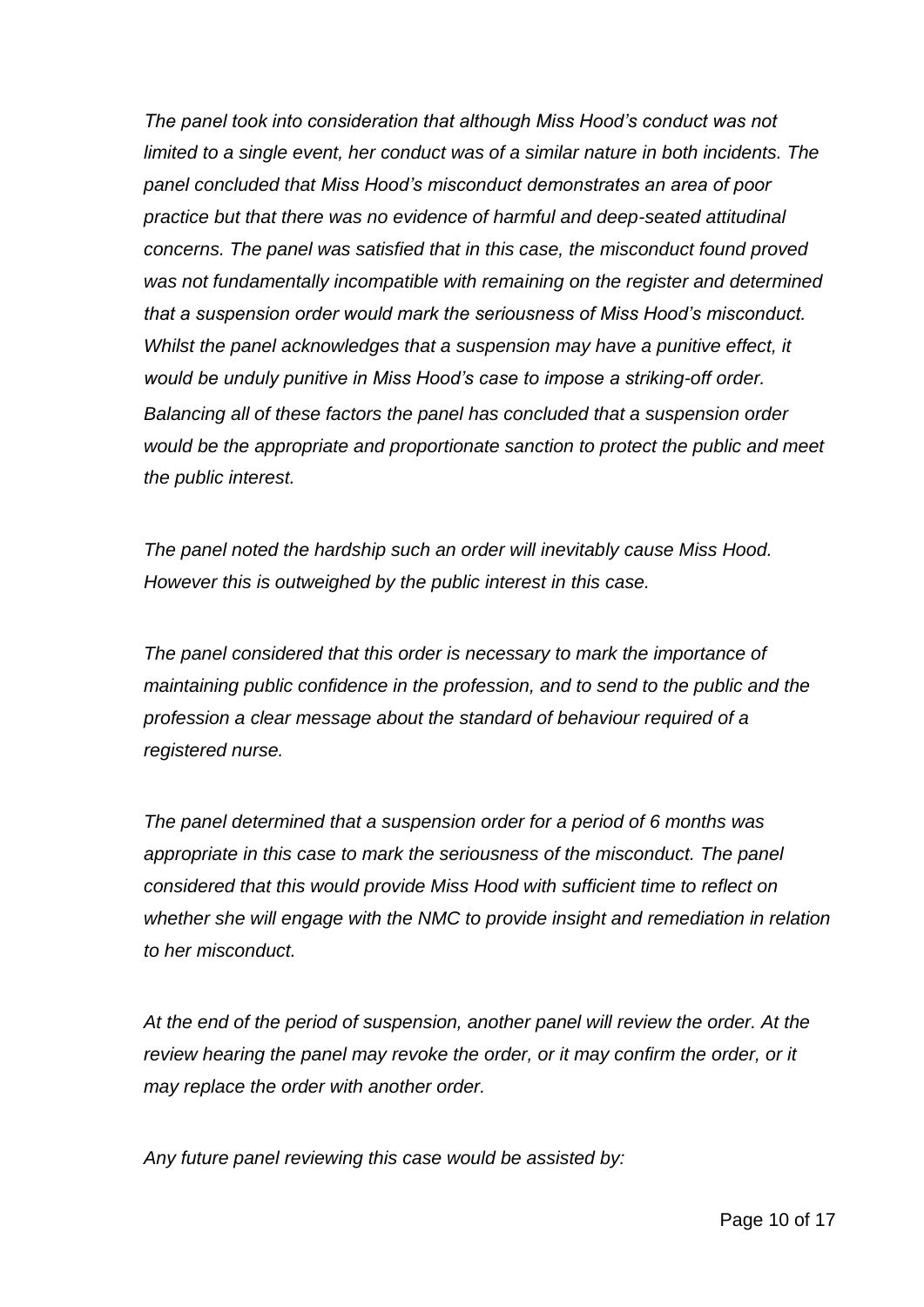- *Miss Hood's attendance at any future review hearing;*
- *A written reflective piece demonstrating Miss Hood's insight into the misconduct found proved and the impact that it had on patients, the wider profession and the public;*
- *Evidence of any training undertaken in the areas of communications skills, conflict resolution and stress management;*
- *Information on Miss Hood's current employment situation and any future plans regarding a return to nursing; and*
- *Any references or testimonials from any paid or voluntary work that you complete.'*

### **Decision and reasons on current impairment**

This panel has considered carefully whether your fitness to practise remains impaired. Whilst there is no statutory definition of fitness to practise, the Nursing and Midwifery Council (NMC) has defined fitness to practise as a registrant's suitability to remain on the register without restriction. In considering this case, the panel has carried out a comprehensive review of the order in light of the current circumstances. Whilst it has noted the decision of the last panel, this panel has exercised its own judgement as to current impairment.

The panel has had regard to all of the documentation before it, including the NMC bundle, proof of posting bundle and the on-table bundle. It has taken account of the submissions made by Mr Kennedy on behalf of the NMC and submissions from you. Mr Kennedy provided the panel with the background facts of the case and directed it to the relevant pages in the NMC bundles. He also directed the panel to the decision of the original substantive panel.

Page 11 of 17 Mr Kennedy submitted that you have not provided a reflective piece, nor have you undertaken training courses. He referred the panel to your character reference, but he submitted that it wasn't clear whether the author of that character reference knew about the charges or the situation that you find yourself in. Mr Kennedy submitted that the persuasive burden is on you as you have to demonstrate that you have developed insight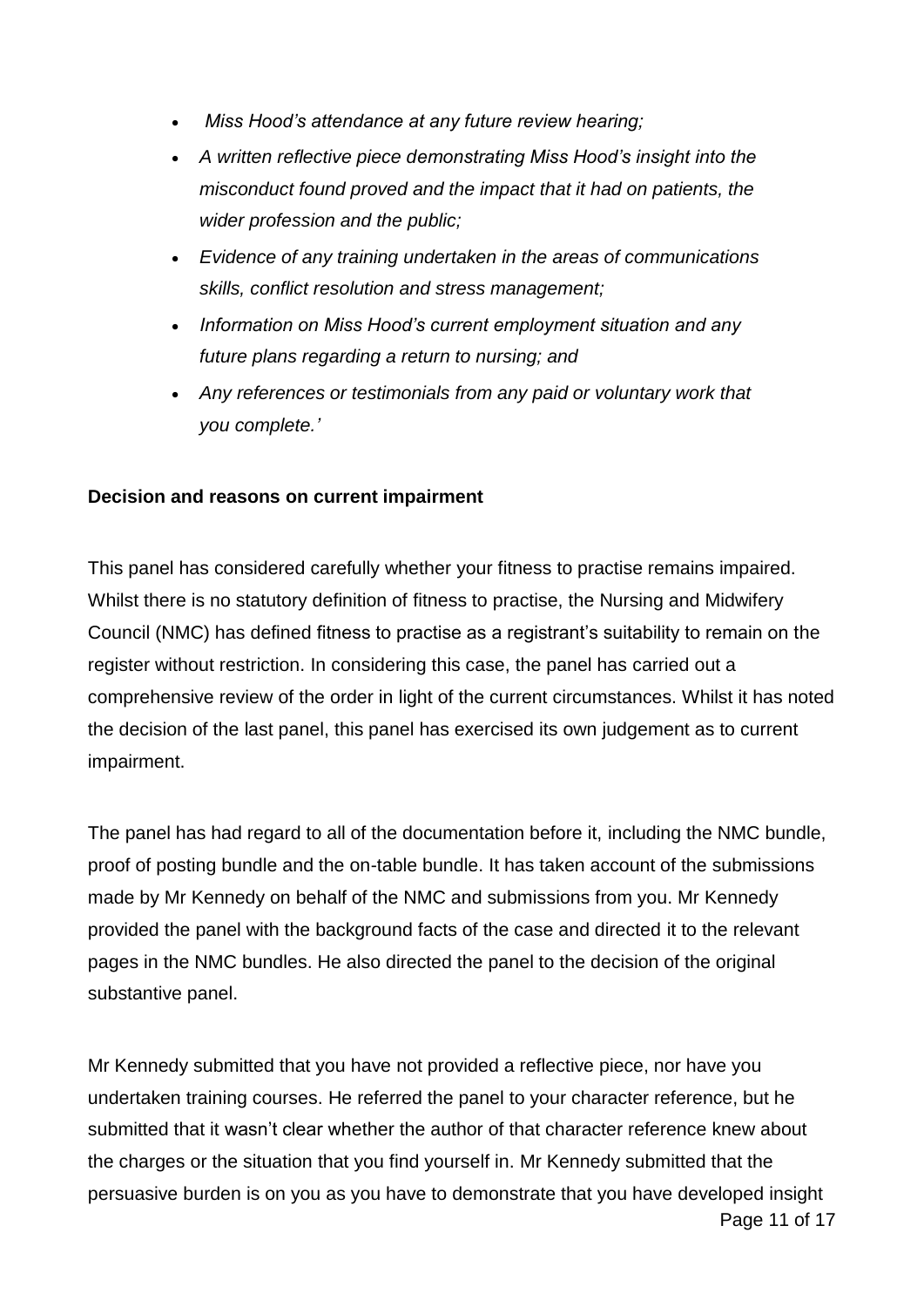into the concerns identified and whether it is unlikely that you will repeat the type of behaviour in the future.

Mr Kennedy submitted that your fitness to practice remains impaired on the grounds of public protection and it is a matter for the panel to consider whether the risk of repetition has reduced. He submitted that the panel could consider a conditions of practice order and conditions may include a Personal Development Plan (PDP) dealing with your communication skills, conflict resolution and stress management. Conditions of practice can also include meeting with a line manager on a regular basis and for a report to be submitted before a reviewing panel.

You submitted that you went into nursing at the age of 23 and have been working for almost 20 years in the care profession. You said that you worked hard to get the necessary qualifications to be accepted at university. You said that you finally qualified in 2014 and it was the best day ever. You said that you have the deepest regrets and sincerely apologise for your misconduct. The behaviour was uncalled for and totally unacceptable. You said that you have yet to find a job that you are happy with since not been able to practice as a nurse. You stated that nursing is your passion, and you would love nothing more than to get back into a nursing role.

You said that you are truly sorry for the hurt and pain you caused to those who were involved, and these matters shouldn't have occurred just because you were having a bad day. You said that if you were able to apologise in person for your misconduct then you would do so, but you would like to sincerely say that you will promise your misconduct will not happen again in any future nursing jobs. You said that you were looking for communication skill courses. You said you were unable to find any but maybe you didn't look hard enough.

You said that you are currently working in a retail fulfilment centre which is a highly stressful environment. You told the panel that there are a lot of staff working there and since working there your communication skills have improved as you are communicating with other individuals throughout your shift. You said that you have gained the confidence to approach your manager to talk about certain issues that may arise. You said that if you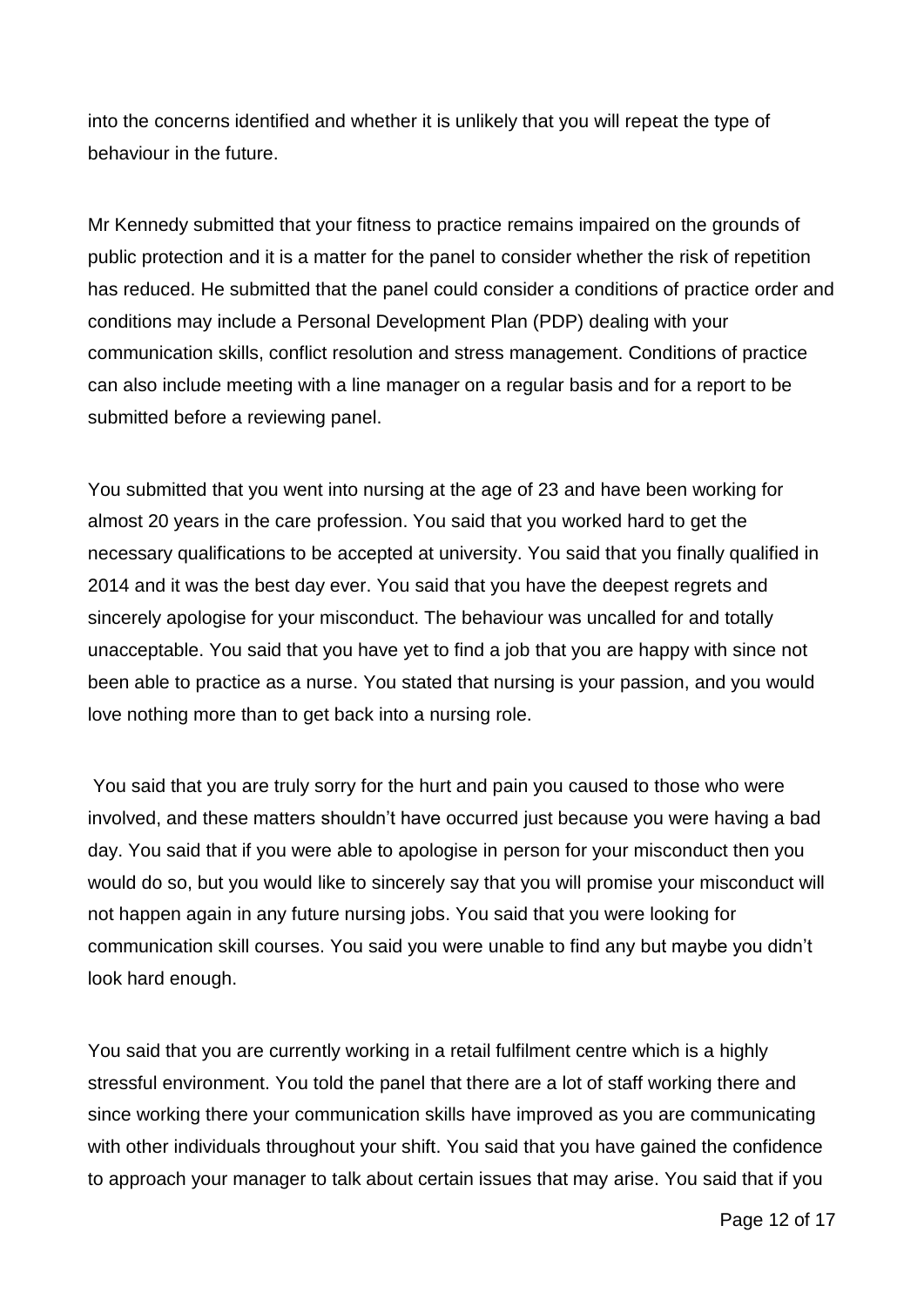were to find yourself in a similar position you would take the patient to one side and take it at a slow pace instead of doing it all at once and confusing the patient. You said that you aim to get back into nursing and secure a nursing role. You thought that it was the end of your nursing career and are more than willing to do anything to get back to nursing.

The panel heard and accepted the advice of the legal assessor.

In reaching its decision, the panel was mindful of the need to protect the public, maintain public confidence in the profession and to declare and uphold proper standards of conduct and performance.

The panel considered whether your fitness to practise remains impaired.

The panel acknowledged your character reference from your line manager at the retail fulfilment centre and that you have engaged with today's proceedings. However, the panel was of the view that there remains a risk of repetition as you have not demonstrated any evidence of strengthening your practice or sufficient insight into what went wrong with your practice. It noted that you stated that you wish to return to nursing and that you are remorseful in relation to your misconduct, but you had not reflected fully on what caused the misconduct, how you could assure the panel it would not be repeated in a nursing environment, and the impact your misconduct had on psychologically vulnerable patients, on your colleagues and on the public's confidence in the nursing profession. It determined that your insight is developing but is not sufficient to reduce the risk of repetition and therefore a finding of current impairment is necessary on grounds of public protection.

The panel has borne in mind that its primary function is to protect patients and the wider public interest which includes maintaining confidence in the nursing profession and upholding proper standards of conduct and performance. The panel determined that the seriousness of your misconduct has already been addressed by the six months suspension order and a finding of continued impairment on public interest grounds is no longer required.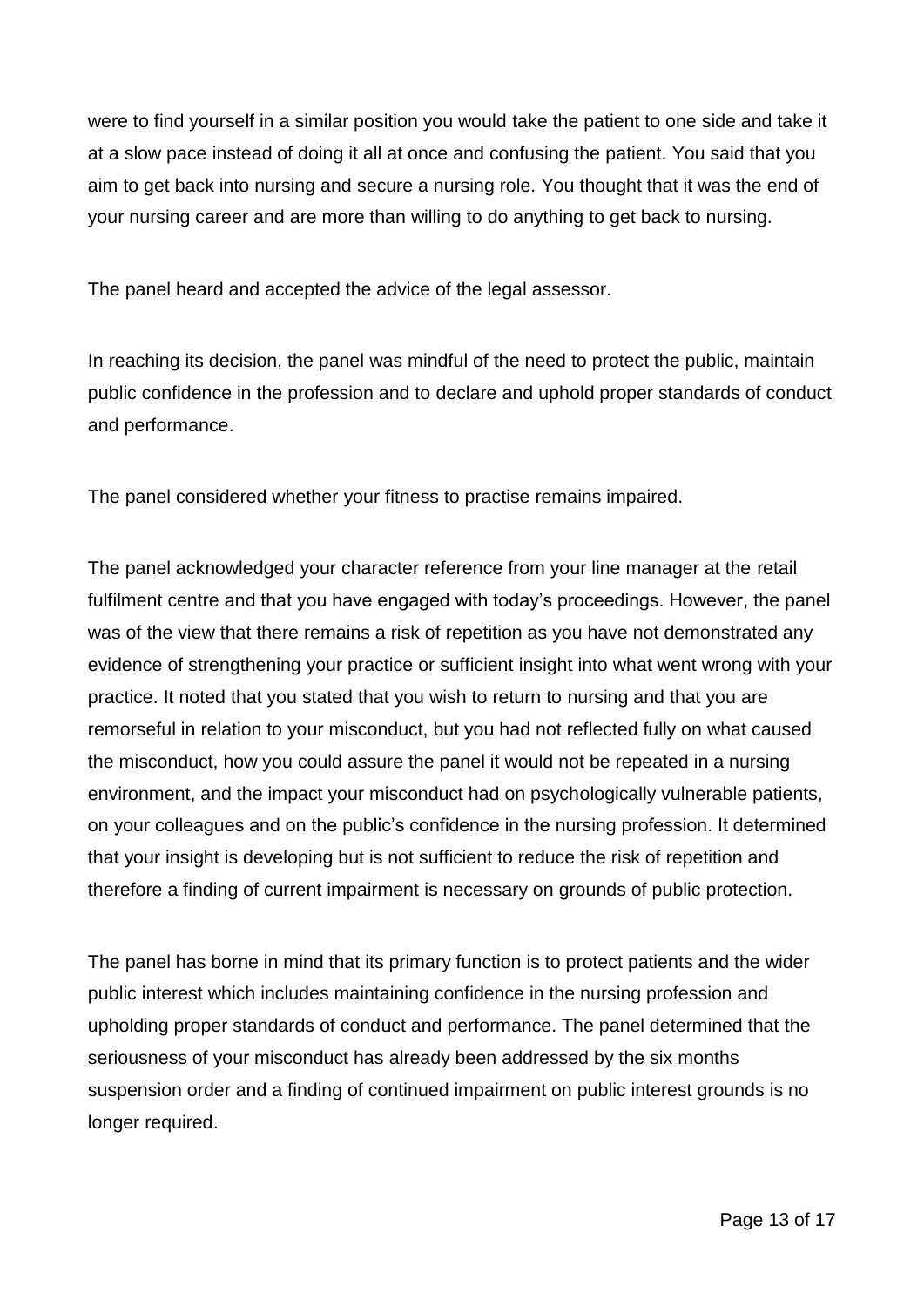For these reasons, the panel finds that your fitness to practise remains impaired on public protection grounds alone.

#### **Decision and reasons on sanction**

Having found your fitness to practise currently impaired, the panel then considered what, if any, sanction it should impose in this case. The panel noted that its powers are set out in Article 30 of the Order. The panel has also taken into account the 'NMC's Sanctions Guidance' (SG) and has borne in mind that the purpose of a sanction is not to be punitive, though any sanction imposed may have a punitive effect.

The panel first considered whether to take no action but concluded that this would be inappropriate in view of the seriousness of the case. The panel decided that it would be neither proportionate nor in the public interest to take no further action.

It then considered the imposition of a caution order but again determined that, due to the seriousness of the case and the public protection issues identified, an order that does not restrict your practice would not be appropriate in the circumstances.

The panel considered substituting the current suspension order with a conditions of practice order. Despite the seriousness of your misconduct, there has been evidence produced to show that you demonstrated remorse and have developed limited insight into your failings. You indicated that you wish to return to nursing and would comply with any conditions of practice.

The panel was satisfied that it would be possible to formulate practicable and workable conditions that, if complied with, may lead to your unrestricted return to practice and would serve to protect the public.

The panel decided that the public would be suitably protected by the implementation of the following conditions of practice: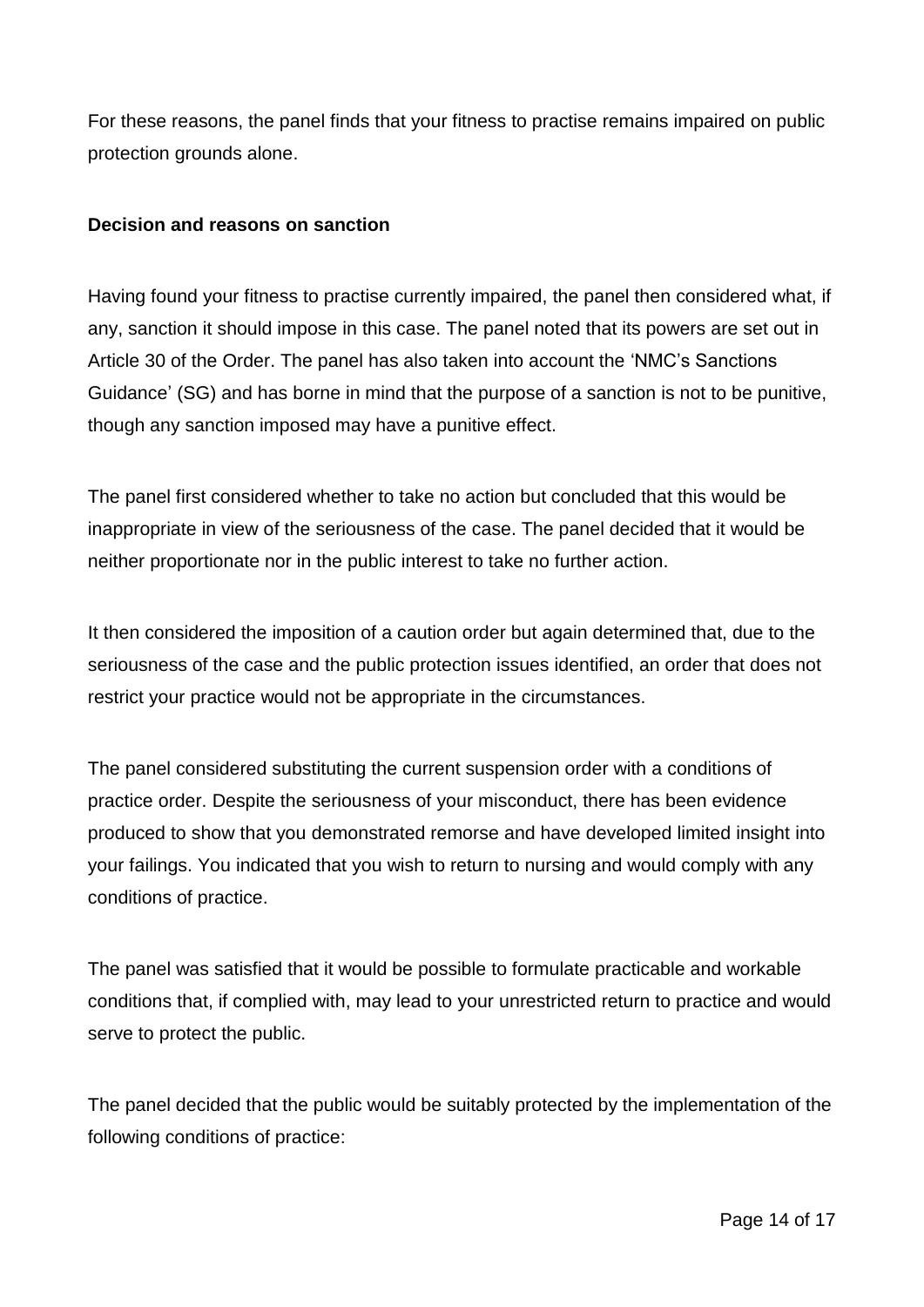For the purposes of these conditions, 'employment' and 'work' mean any paid or unpaid post in a nursing, midwifery or nursing associate role. Also, 'course of study' and 'course' mean any course of educational study connected to nursing, midwifery or nursing associates.

- 1. You must keep the NMC informed about anywhere you are working by:
	- Telling your case officer within seven days of accepting or leaving any employment.
	- Giving your case officer your employer's contact details.
- 2. You must keep the NMC informed about anywhere you are studying by:
	- Telling your case officer within seven days of accepting any course of study.
	- Giving your case officer the name and contact details of the organisation offering that course of study.
- 3. You must immediately give a copy of these conditions to:
	- Any organisation or person you work for.
	- Any employers you apply to for work (at the time of application).
	- Any establishment you apply to (at the time of application), or with which you are already enrolled, for a course of study.
- 4. You must tell your case officer, within seven days of your becoming aware of:
	- Any clinical incident you are involved in.
	- Any investigation started against you.
	- Any disciplinary proceedings taken against you.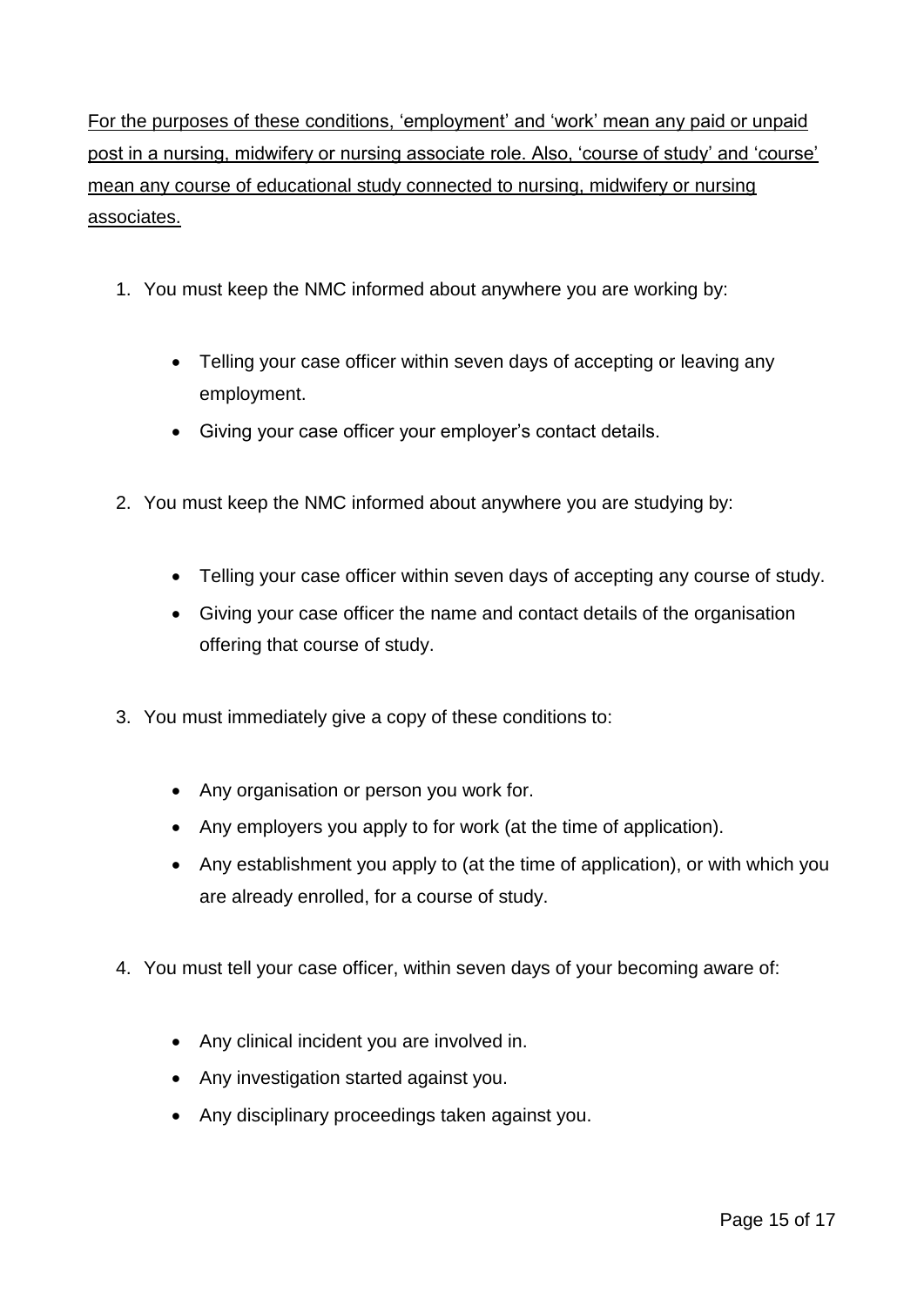- 5. You must allow your case officer to share, as necessary, details about your performance, your compliance with and / or progress under these conditions with:
	- Any current or future employer.
	- Any educational establishment.
	- Any other person(s) involved in your retraining and/or supervision required by these conditions.
- 6. You must limit your nursing practice to a single employer that must not be an agency.
- 7. You must ensure that you are supervised any time you are working as a nurse. Your supervision must consist of working at all times on the same shift and in the same unit, but not always directly observed by, a registered nurse.
- 8. You must work with your line manager/supervisor/mentor to create a personal development plan (PDP). Your PDP must address the concerns about your communication skills, conflict resolution and stress management. You must:
	- Send your case officer a copy of your PDP within two weeks of commencing nursing employment.
	- Meet with your supervisor at least monthly to discuss your progress towards achieving the aims set out in your PDP.
	- Provide evidence that you have undertaken training in communication skills, conflict resolution and stress management and demonstrate how you have reflected on these and how they have been incorporated in your nursing practice.
	- Send your case officer a report from your supervisor every six months. This report must show your progress towards achieving the aims set out in your PDP.